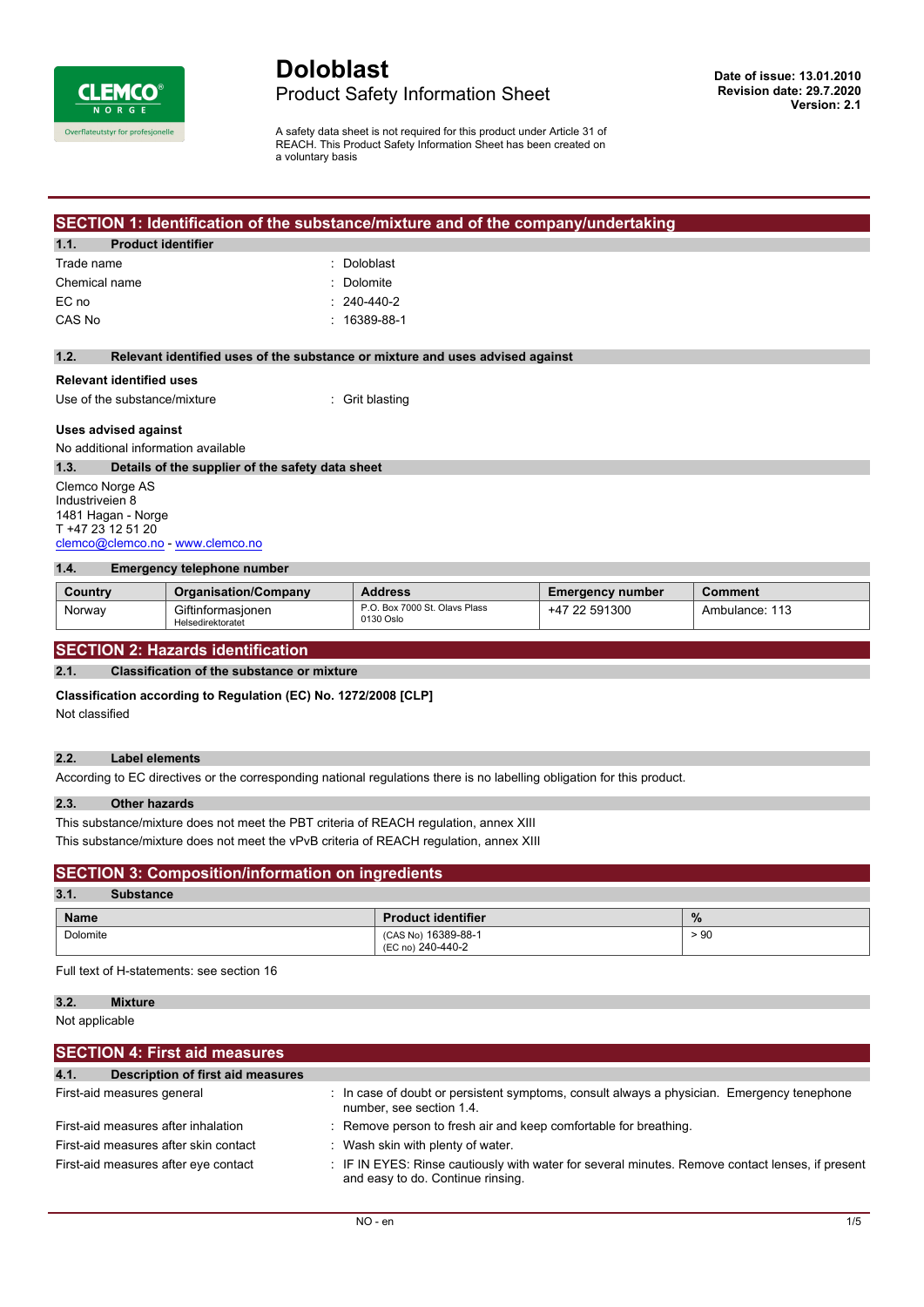Product Safety Information Sheet

|                                                                      | A safety data sheet is not required for this product under Article 31 of REACH. This Product Safety Information Sheet has been created on a voluntary basis |
|----------------------------------------------------------------------|-------------------------------------------------------------------------------------------------------------------------------------------------------------|
| First-aid measures after ingestion                                   | Rinse mouth. Give water to drink. Do not induce vomiting. Call a poison center or a doctor if<br>you feel unwell.                                           |
| 4.2.                                                                 | Most important symptoms and effects, both acute and delayed                                                                                                 |
| Symptoms/injuries after inhalation                                   | : Dust : May cause respiratory irritation.                                                                                                                  |
| Symptoms/injuries after eye contact                                  | : Dust may irritate eyes mechanically.                                                                                                                      |
| 4.3.                                                                 | Indication of any immediate medical attention and special treatment needed                                                                                  |
| Treat symptomatically.                                               |                                                                                                                                                             |
| <b>SECTION 5: Firefighting measures</b>                              |                                                                                                                                                             |
| 5.1.<br><b>Extinguishing media</b>                                   |                                                                                                                                                             |
| Suitable extinguishing media                                         | : If there is a fire close by, use suitable extinguishing agents.                                                                                           |
| Unsuitable extinguishing media                                       | Do not use straight streams.                                                                                                                                |
| 5.2.<br>Special hazards arising from the substance or mixture        |                                                                                                                                                             |
| Fire hazard                                                          | : Non flammable.                                                                                                                                            |
| 5.3.<br><b>Advice for firefighters</b>                               |                                                                                                                                                             |
| Protection during firefighting                                       | : Do not enter fire area without proper protective equipment, including respiratory protection.                                                             |
|                                                                      |                                                                                                                                                             |
| <b>SECTION 6: Accidental release measures</b>                        |                                                                                                                                                             |
| 6.1.<br>General measures                                             | Personal precautions, protective equipment and emergency procedures                                                                                         |
|                                                                      | : Ventilate spillage area. Do not breathe dust. Use personal protective equipment as required.<br>Refer to section 8.                                       |
| 6.2.<br><b>Environmental precautions</b>                             |                                                                                                                                                             |
| Avoid release to the environment.                                    |                                                                                                                                                             |
| 6.3.<br>Methods and material for containment and cleaning up         |                                                                                                                                                             |
| Methods for cleaning up                                              | : Mechanically recover the product.                                                                                                                         |
| Other information                                                    | : Dispose of materials or solid residues at an authorized site.                                                                                             |
|                                                                      |                                                                                                                                                             |
|                                                                      |                                                                                                                                                             |
| 6.4.<br><b>Reference to other sections</b>                           |                                                                                                                                                             |
| For further information refer to section 8 and 13.                   |                                                                                                                                                             |
| <b>SECTION 7: Handling and storage</b>                               |                                                                                                                                                             |
| 7.1.<br><b>Precautions for safe handling</b>                         |                                                                                                                                                             |
| Precautions for safe handling                                        | : Do not breathe dust. Ensure good ventilation of the work station. Wear personal protective<br>equipment. Refer to section 8.                              |
| Hygiene measures                                                     | Do not eat, drink or smoke when using this product. Always wash hands after handling the                                                                    |
|                                                                      | product.                                                                                                                                                    |
| 7.2.<br>Conditions for safe storage, including any incompatibilities |                                                                                                                                                             |
| Storage conditions                                                   | Store in a dry place. Store in a closed container.                                                                                                          |
| Incompatible materials                                               | Acids.                                                                                                                                                      |
| Specific end use(s)<br>7.3.                                          |                                                                                                                                                             |
| No additional information available                                  |                                                                                                                                                             |
| <b>SECTION 8: Exposure controls/personal protection</b>              |                                                                                                                                                             |
| 8.1.<br><b>Control parameters</b>                                    |                                                                                                                                                             |
| Doloblast (16389-88-1)                                               |                                                                                                                                                             |
| Norway                                                               | Total inhalable dust: 10 mg/m <sup>3</sup>                                                                                                                  |
|                                                                      | Respirable dust: 5 mg/m <sup>3</sup>                                                                                                                        |
|                                                                      |                                                                                                                                                             |
| 8.2.<br><b>Exposure controls</b>                                     |                                                                                                                                                             |
| Appropriate engineering controls                                     | : Ensure good ventilation of the work station.                                                                                                              |
| Personal protective equipment                                        | During blasting an approved blast helmet/mask with compressed air supply together with                                                                      |
|                                                                      | protection clothing and gloves must be used to protect against rebounding blast media and                                                                   |
|                                                                      | dust.                                                                                                                                                       |
| Hand protection:<br>Protective gloves. Leather. EN 388               |                                                                                                                                                             |

# **Eye protection:**

Chemical goggles or face shield. Helmet. EN 166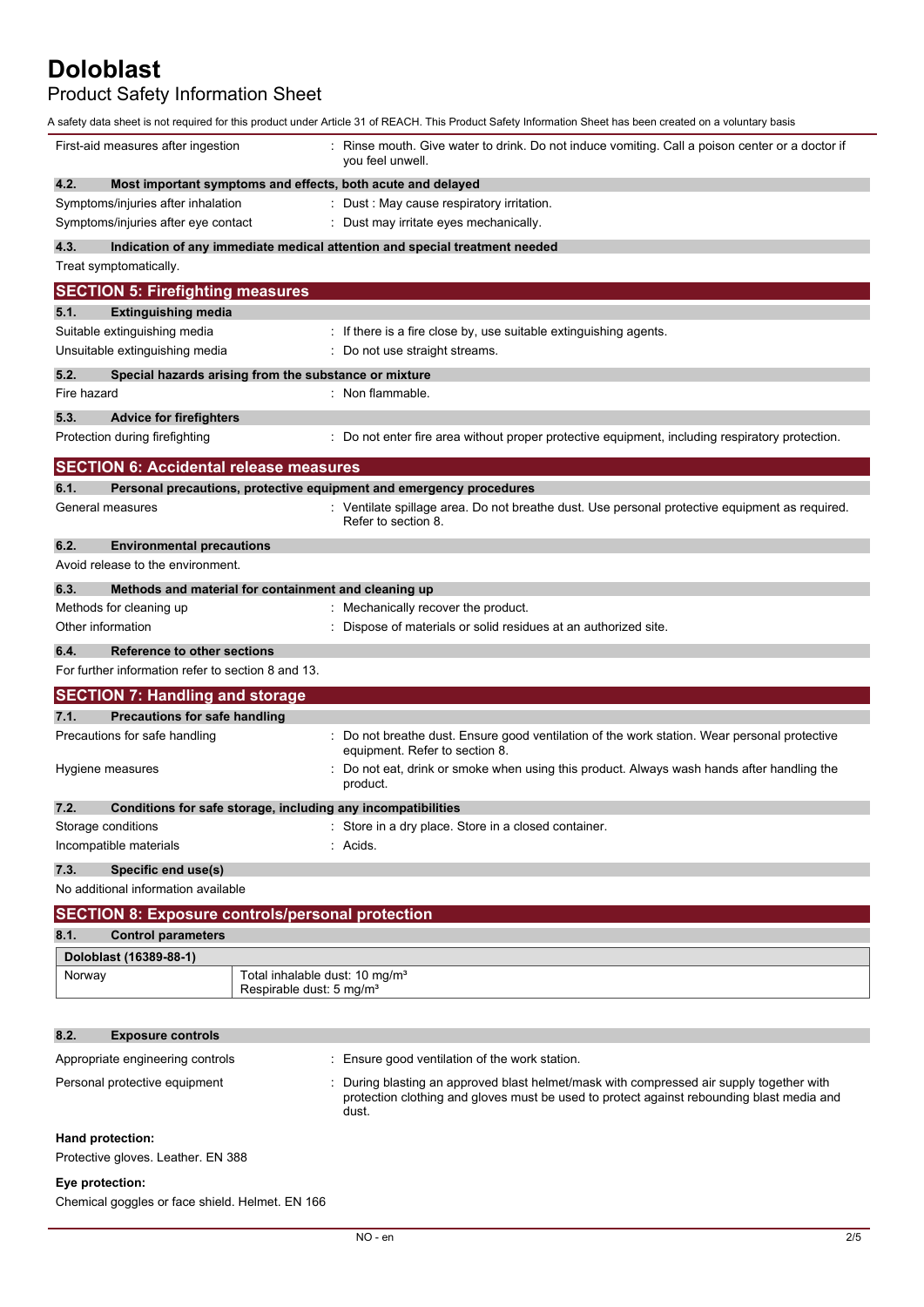Product Safety Information Sheet

A safety data sheet is not required for this product under Article 31 of REACH. This Product Safety Information Sheet has been created on a voluntary basis

#### **Skin and body protection:**

Wear suitable protective clothing

#### **Respiratory protection:**

Dust production: dust mask with filter type P2. EN 143. In case of insufficient ventilation, wear suitable respiratory equipment. EN 12083

Environmental exposure controls : Avoid release to the environment.

#### **SECTION 9: Physical and chemical properties**

| 9.1.                    | Information on basic physical and chemical properties |                          |
|-------------------------|-------------------------------------------------------|--------------------------|
| Physical state          |                                                       | Solid                    |
| Appearance              |                                                       | Powder.                  |
| Colour                  |                                                       | White.                   |
| Odour                   |                                                       | odourless.               |
| Odour threshold         |                                                       | Not applicable           |
| рH                      |                                                       | No data available        |
| pH solution             |                                                       | 9 - 10,5 (10g/100g H2O)  |
|                         | Relative evaporation rate (butyl acetate=1)           | Not applicable           |
| Melting point           |                                                       | Not applicable           |
| Freezing point          |                                                       | Not applicable           |
| Boiling point           |                                                       | Not applicable           |
| Flash point             |                                                       | Not applicable           |
|                         | Auto-ignition temperature                             | Not applicable           |
|                         | Decomposition temperature                             | 730 - 760 °C             |
|                         | Flammability (solid, gas)                             | Non flammable            |
| Vapour pressure         |                                                       | Not applicable           |
|                         | Relative vapour density at 20 °C                      | Not applicable           |
| Relative density        |                                                       | No data available        |
| Density                 |                                                       | $2,85$ g/cm <sup>3</sup> |
| Solubility              |                                                       | Insoluble in water.      |
| Log Pow                 |                                                       | No data available        |
|                         | Viscosity, kinematic                                  | : Not applicable         |
|                         | Viscosity, dynamic                                    | Not applicable           |
|                         | <b>Explosive properties</b>                           | : Not explosive.         |
|                         | Oxidising properties                                  | Non flammable.           |
| <b>Explosive limits</b> |                                                       | Not applicable           |
|                         |                                                       |                          |

#### **9.2. Other information**

No additional information available

## **SECTION 10: Stability and reactivity**

# **10.1. Reactivity**

The product is non-reactive under normal conditions of use, storage and transport.

# **10.2. Chemical stability**

Stable under normal conditions.

# **10.3. Possibility of hazardous reactions**

Reacts with acids to release carbon dioxide.

#### **10.4. Conditions to avoid**

None under recommended storage and handling conditions (see section 7).

## **10.5. Incompatible materials**

Acids.

#### **10.6. Hazardous decomposition products**

Under normal conditions of storage and use, hazardous decomposition products should not be produced.

# **SECTION 11: Toxicological information**

#### **11.1. Information on toxicological effects**

Acute toxicity **interest in the classified (Based on available data, the classification criteria are not met)**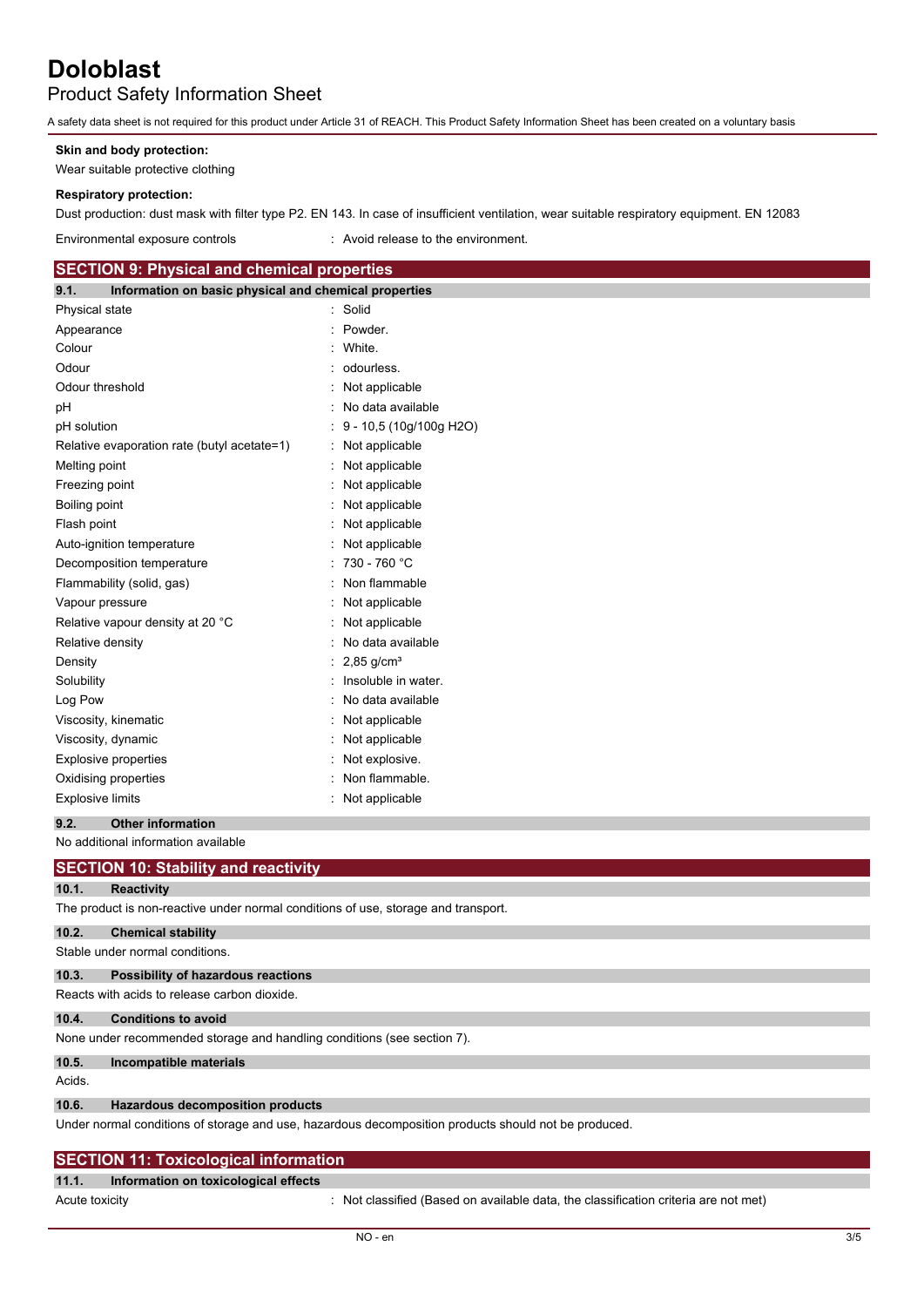# Product Safety Information Sheet

A safety data sheet is not required for this product under Article 31 of REACH. This Product Safety Information Sheet has been created on a voluntary basis

| Skin corrosion/irritation                             | : Not classified (Based on available data, the classification criteria are not met)            |
|-------------------------------------------------------|------------------------------------------------------------------------------------------------|
| Additional information                                | : Dust may irritate the skin in a mechanical way                                               |
| Serious eye damage/irritation                         | $\therefore$ Not classified (Based on available data, the classification criteria are not met) |
| Additional information                                | : Dust may irritate eyes mechanically                                                          |
| Respiratory or skin sensitisation                     | : Not classified (Based on available data, the classification criteria are not met)            |
| Germ cell mutagenicity                                | : Not classified (Based on available data, the classification criteria are not met)            |
| Carcinogenicity                                       | : Not classified (Based on available data, the classification criteria are not met)            |
| Reproductive toxicity                                 | $\therefore$ Not classified (Based on available data, the classification criteria are not met) |
| Specific target organ toxicity (single exposure)      | : Not classified (Based on available data, the classification criteria are not met)            |
| Additional information                                | : Dust from this product may cause respiratory irritation                                      |
| Specific target organ toxicity (repeated<br>exposure) | $\therefore$ Not classified (Based on available data, the classification criteria are not met) |
| Aspiration hazard                                     | $\therefore$ Not classified (Based on available data, the classification criteria are not met) |
| Other information                                     | Used product may contain contaminations with greater health risks than the original product.   |
| _________                                             |                                                                                                |

|                   | <b>SECTION 12: Ecological information</b> |                                                                                                                            |
|-------------------|-------------------------------------------|----------------------------------------------------------------------------------------------------------------------------|
| 12.1.             | <b>Toxicity</b>                           |                                                                                                                            |
| Ecology - general |                                           | : The product is not considered harmful to aquatic organisms nor to cause long-term adverse<br>effects in the environment. |

| 12.2.<br>Persistence and degradability                                                 |                                    |  |
|----------------------------------------------------------------------------------------|------------------------------------|--|
| Doloblast (16389-88-1)                                                                 |                                    |  |
| Persistence and degradability                                                          | Not relevant. Inorganic substance. |  |
| 12.3.<br><b>Bioaccumulative potential</b>                                              |                                    |  |
| Doloblast (16389-88-1)                                                                 |                                    |  |
| Bioaccumulative potential                                                              | No bioaccumulation.                |  |
| 12.4.<br><b>Mobility in soil</b>                                                       |                                    |  |
| Doloblast (16389-88-1)                                                                 |                                    |  |
| Ecology - soil                                                                         | Low mobility (soil).               |  |
| 12.5.<br><b>Results of PBT and vPvB assessment</b>                                     |                                    |  |
| Doloblast (16389-88-1)                                                                 |                                    |  |
| This substance/mixture does not meet the PBT criteria of REACH regulation, annex XIII  |                                    |  |
| This substance/mixture does not meet the vPvB criteria of REACH requiation, annex XIII |                                    |  |

### **12.6. Other adverse effects**

No additional information available

| <b>SECTION 13: Disposal considerations</b> |                                                                                                                                                                           |
|--------------------------------------------|---------------------------------------------------------------------------------------------------------------------------------------------------------------------------|
| 13.1.<br>Waste treatment methods           |                                                                                                                                                                           |
| Waste treatment methods                    | Non hazardous waste. Remove to an authorized waste treatment plant.                                                                                                       |
| Additional information                     | : Used product can be hahazardous waste.                                                                                                                                  |
| European List of Waste (LoW) code          | $\therefore$ 12 01 16 <sup>*</sup> - waste blasting material containing dangerous substances<br>12 01 17 - waste blasting material other than those mentioned in 12 01 16 |

# **SECTION 14: Transport information**

| In accordance with ADR / RID / IMDG / IATA / ADN |  |
|--------------------------------------------------|--|
|--------------------------------------------------|--|

| <b>ADR</b>                          | <b>IMDG</b>   | <b>IATA</b>   | <b>ADN</b>    | <b>RID</b>    |
|-------------------------------------|---------------|---------------|---------------|---------------|
| 14.1.<br><b>UN number</b>           |               |               |               |               |
| Not regulated                       | Not regulated | Not regulated | Not regulated | Not regulated |
| UN proper shipping name<br>14.2.    |               |               |               |               |
| Not regulated                       | Not regulated | Not regulated | Not regulated | Not regulated |
| Not regulated                       | Not regulated | Not regulated | Not regulated | Not regulated |
|                                     |               |               |               |               |
| Transport hazard class(es)<br>14.3. |               |               |               |               |
| Not regulated                       | Not regulated | Not regulated | Not regulated | Not regulated |
| Not regulated                       | Not regulated | Not regulated | Not regulated | Not regulated |